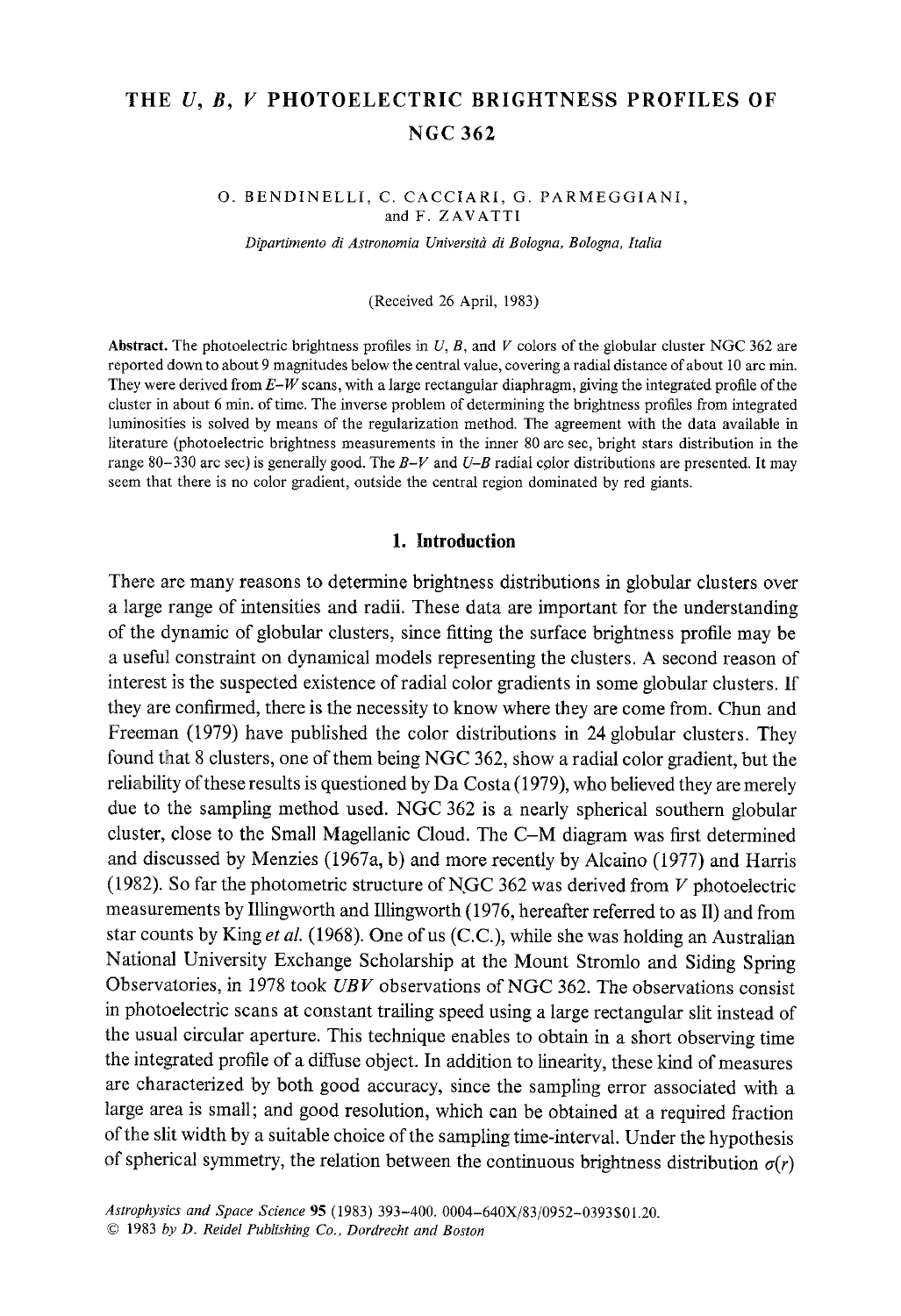of the cluster and its integrated luminosity  $f(x)$  over a slit is expressed by the sum of integral equations of the first kind

$$
f(x) = \int_{x-a}^{\sqrt{(x-a)^2 + b^2}} r\sigma(r) \arccos((x-a)/r) dr +
$$
  
+ 2 
$$
\int_{\sqrt{(x-a)^2 + b^2}}^{\sqrt{(x+a)^2 + b^2}} r\sigma(r) \arcsin(b/r) dr -
$$
  
- 2 
$$
\int_{x+a}^{\sqrt{(x+a)^2 + b^2}} r\sigma(r) \arccos((x+a)/r) dr,
$$
 (1)

where  $2a$  and  $2b$  are the dimensions of the slit, and x is the distance between its centre and the cluster centre. The restoration of  $\sigma(r)$  from  $f(x)$  is an unstable inverse problem, which can be solved by the Tikhonov's regularization method (see, e.g., Tikhonov and Arsenine, 1976).

## **2. Data Acquisition and Processing**

Figure 1 shows typical  $U, B, V$  integrated profiles of NGC 362 obtained at the 24 inch  $(61 \text{ cm})$   $f/18$  telescope of Siding Spring Observatory. The data acquisition system was a photon counting photometer (2 s integration time), having a slit of  $30.5 \times 181.5$  arc sec dimension, equipped with a 1P21 photomultiplier and a magnetic tape recorder. They consist of 190 points with a resolution h equal to 9.95 arc sec, arising from a continuous scan in R.A. at the speed of 5 arc sec  $s^{-1}$ . It is evident that the cluster profile merges in the background well before the end of the observations. While the core of the cluster is unresolved, some secondary peaks due to bright field stars appear in the wings of the observed profiles. These peaks are removed in the data processing by a low band-pass filter. Note the similarity of the details in the profiles. To derive the brightness distributions uncorrected for background, the cluster is assumed to be composed by  $N = 60$ concentric annuli with internal radii  $n_i = (j - 1)h$   $(j = 1, 2, ..., N)$  and constant brightness  $\sigma(r_i)$ . Let  $f(x_k)$  denote the finite set of samples (mean  $E-W$  values) of the integrated profile, taken with the center of the slit at the mesh points  $x_k = (k-1)h$  $(k = 1, 2, ..., N)$ . The relation between  $f(x_k)$  and  $\sigma(r_i)$  is expressed by the system of linear algebraic equations

$$
\sum_{1=j}^{N} K(x_k, r_j) \sigma(r_j) = f(x_k), \qquad (2)
$$

which discretizes the sum of integral Equations (1), the matrix elements  $K(x_k, r_j)$ being the intersections of the *j*th annulus and the slit. The numerical solution of this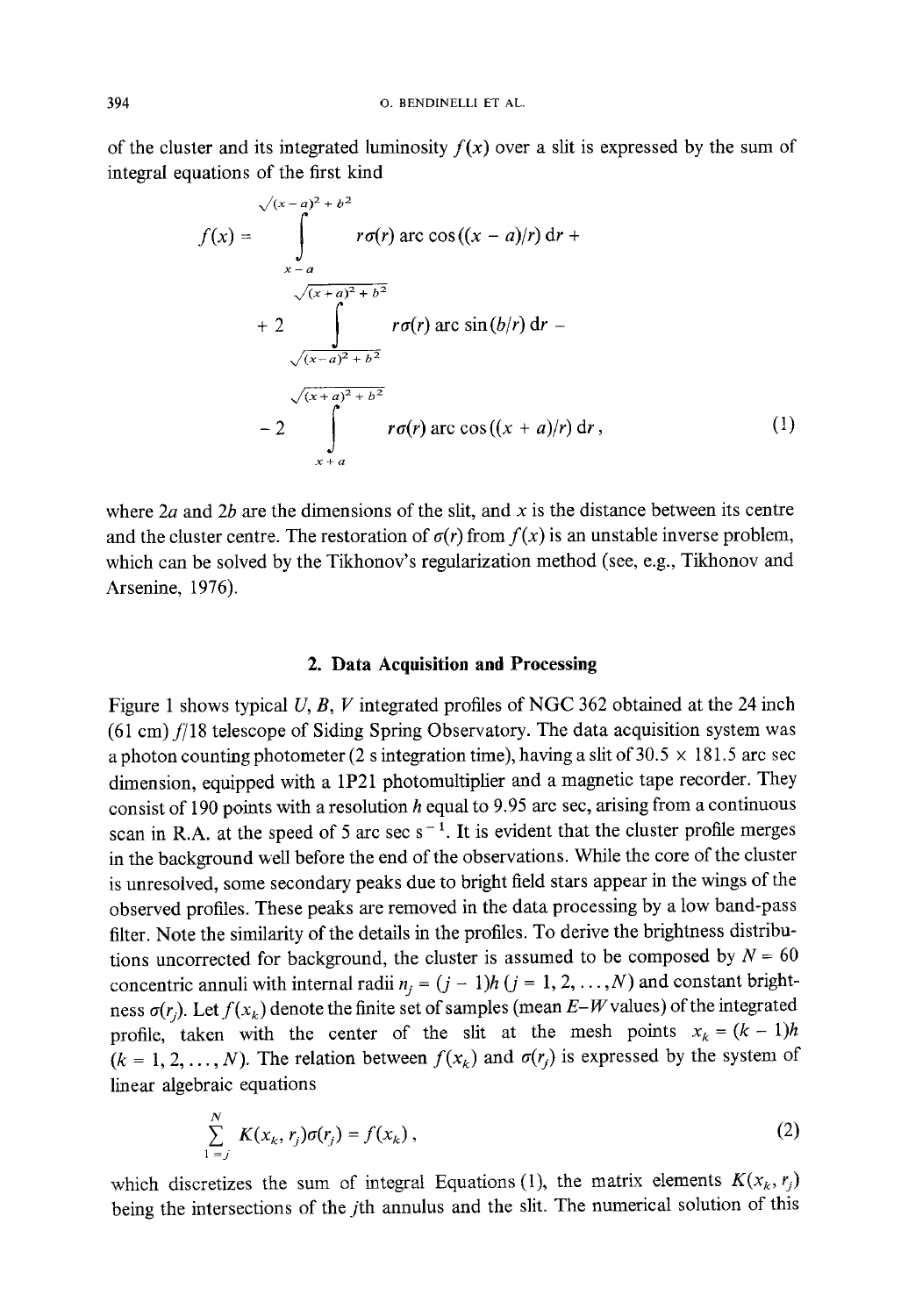

Fig. 1. Plots of the  $U, B, V$  integrated scans of NGC 362. X-axis is the distance from the cluster centre in arc min, y-axis is  $V$  profile in count sec  $\times$  10<sup>4</sup>. Other profiles have zero point suitably shifted.

linear system attainable by any classical method is unstable  $-$  i.e., it does not depend in a continuous way on the data input. To avoid this difficulty, the problem is solved by Tikhonov's regularization method. Applications of this method in similar problems of integrated photometry made by different instrumental devices are reported in BendineUi *et al.* (1977) or Bendinelli *et al.* (1978). The background determination and brightness calibration problems are solved simultaneously by an application of the Newton-Raphson method to the nonlinear system of equations of the form

$$
M(r) = K_c - 2.5 \log(L(r) - \pi r^2 K_{bg}). \tag{3}
$$

These equations relate a set of known integrated magnitudes  $M(r)$  to the calculated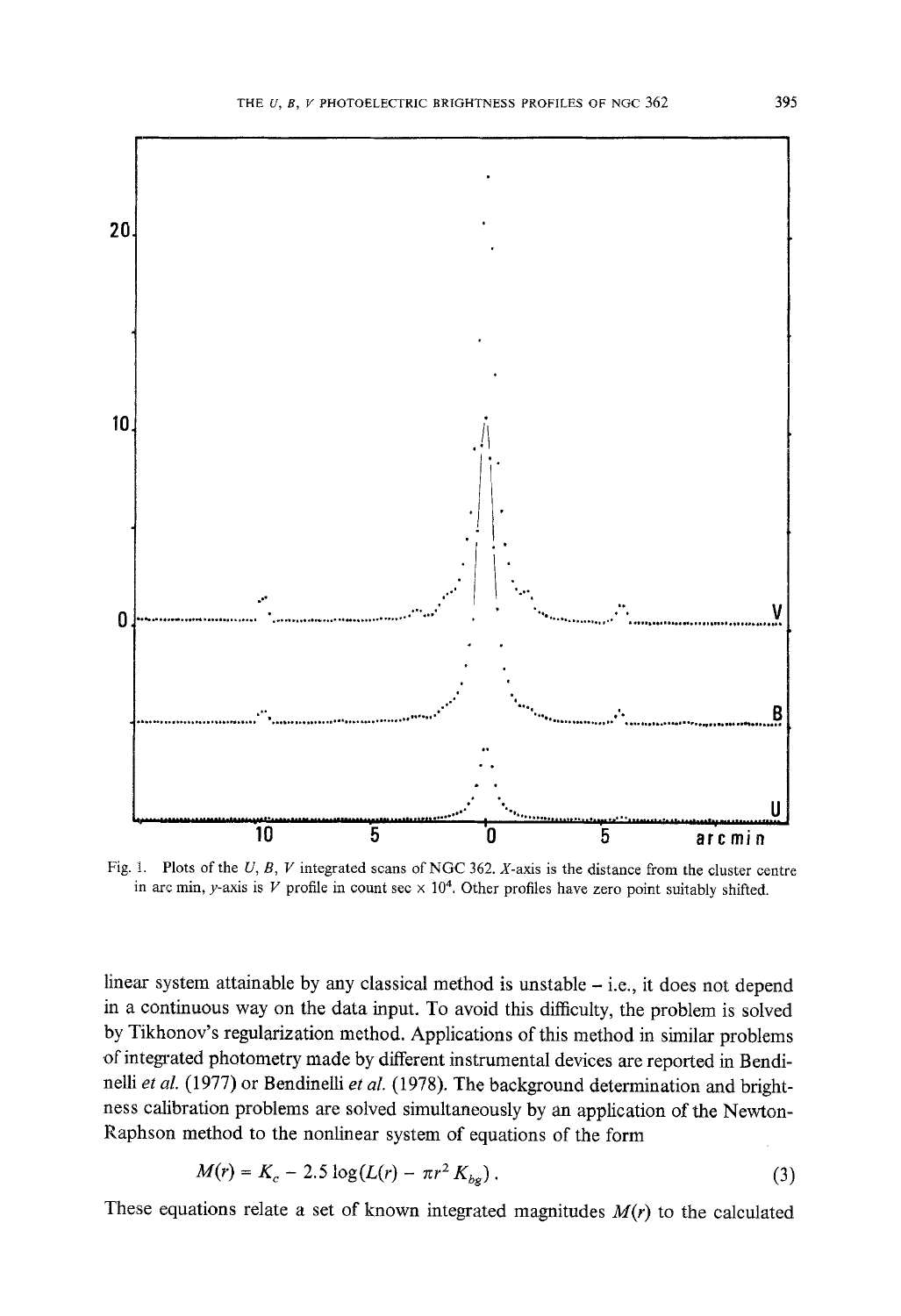integrated luminosities

$$
L(r) = \int_{0}^{r} 2\pi \sigma(r) dr
$$

via the calibration constant  $K_c$  and the mean value  $K_{bg}$  of the background level over the cluster area (including also the SMC stars). Finally, the calibrated profile is given by

$$
m(r) = K_c - 2.5 \log[(\sigma(r) - K_{bc})/S],
$$
 (4)

where  $S$  is the value, in square arc sec, of the surface unit assumed in the computations.

|                | В           |                |                               |
|----------------|-------------|----------------|-------------------------------|
| 19.89 (0.02)   | 21.38(0.04) | 21.05 (0.04)   |                               |
| $17.9$ $(0.4)$ | 31.0(1.9)   | $46.7$ $(2.8)$ |                               |
| 21.75 (0.06)   | 22.64(0.15) | 21.87 (0.15)   |                               |
| 0.02           | 0.02        | 0.04           | s.e.                          |
|                |             |                | $K_c$<br>$K_{bg}$<br>$m_{bg}$ |

TABLE I Parameters of the calibrated profiles

*Note:*  $K_c$  in mag.,  $K_{bg}$  in counts s<sup>-1</sup> surface unit<sup>-1</sup>,  $m_{bg}$  and the error of the fit (s.e.) in mag. arc  $s^{-2}$ .



Fig. 2. The calculated U (triangles), B (dots), and V (stars) brightness profiles in mag. arc s<sup>-2</sup> of NGC 362. The King's bright stars distribution (squares) with an arbitrary vertical shift is also shown.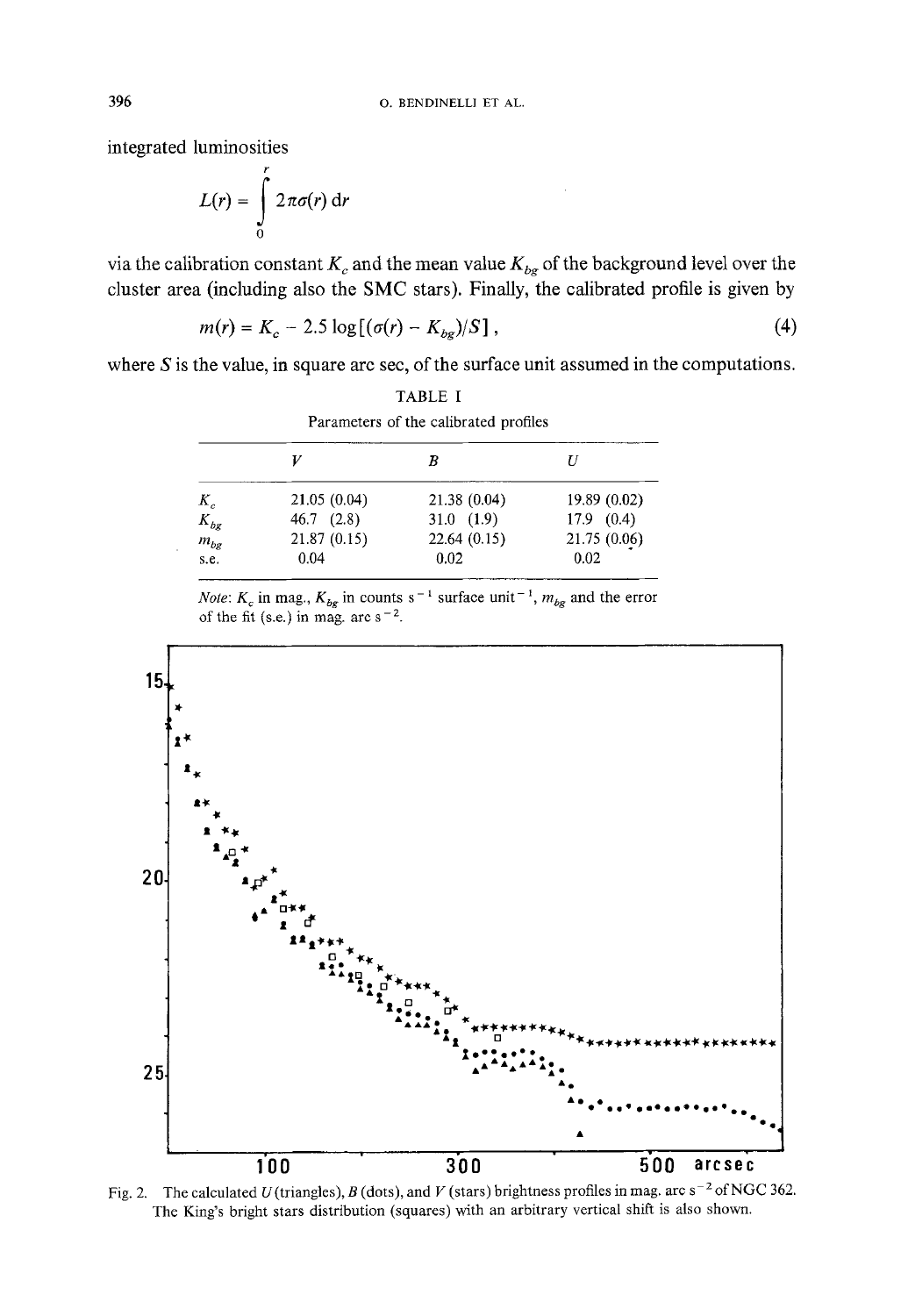The integrated magnitudes measured by Il were used to calibrate the  $V$  profile. U and B colors do not have any set of observed integrated magnitudes, hence, we have transformed the II's set using the integrated color index  $(B - V = 0^{m}76, U - B = 0^{m}14,$ (Harris and Racine, 1979)). The values of the calibration constants  $K_c$  and  $K_{ba}$  and the sky brightness  $(m_{bg} = K_c - 2.5 \log K_{bg}/S)$  for each color are reported in Table I, with their formal errors in brackets.

#### **3. Discussion**

In Figure 2 the  $U$ ,  $B$ , and  $V$  brightness profiles of the cluster are presented, showing no significant differences between them. The profiles are characterized by sudden changes in slope, similar to those found in M3 (Bendinelli *et al.,* 1977). The reliability of these features is confirmed in the range  $10-50$  arc sec by the agreement between our V profile of the central part of the cluster and those obtained by II using photoelectric scans with small diaphragms and centered apertures. Our central point is lowered by the effect of averaging over a larger integrating area due to sampling step. In the range 80-330 arc sec the behaviour of the star counts made by King *et al.* (1968) on a 7 min. exposure plate overlaps very well our profiles (see Figure 2). In fact no difference in slope between the photometry and the counts would be expected from mass segregation



Fig. 3. Comparison between the inner part of the present V (triangles) brightness profile (mag. arc  $s^{-2}$ ) and previous II determinations from scans (stars) and apertures (dots).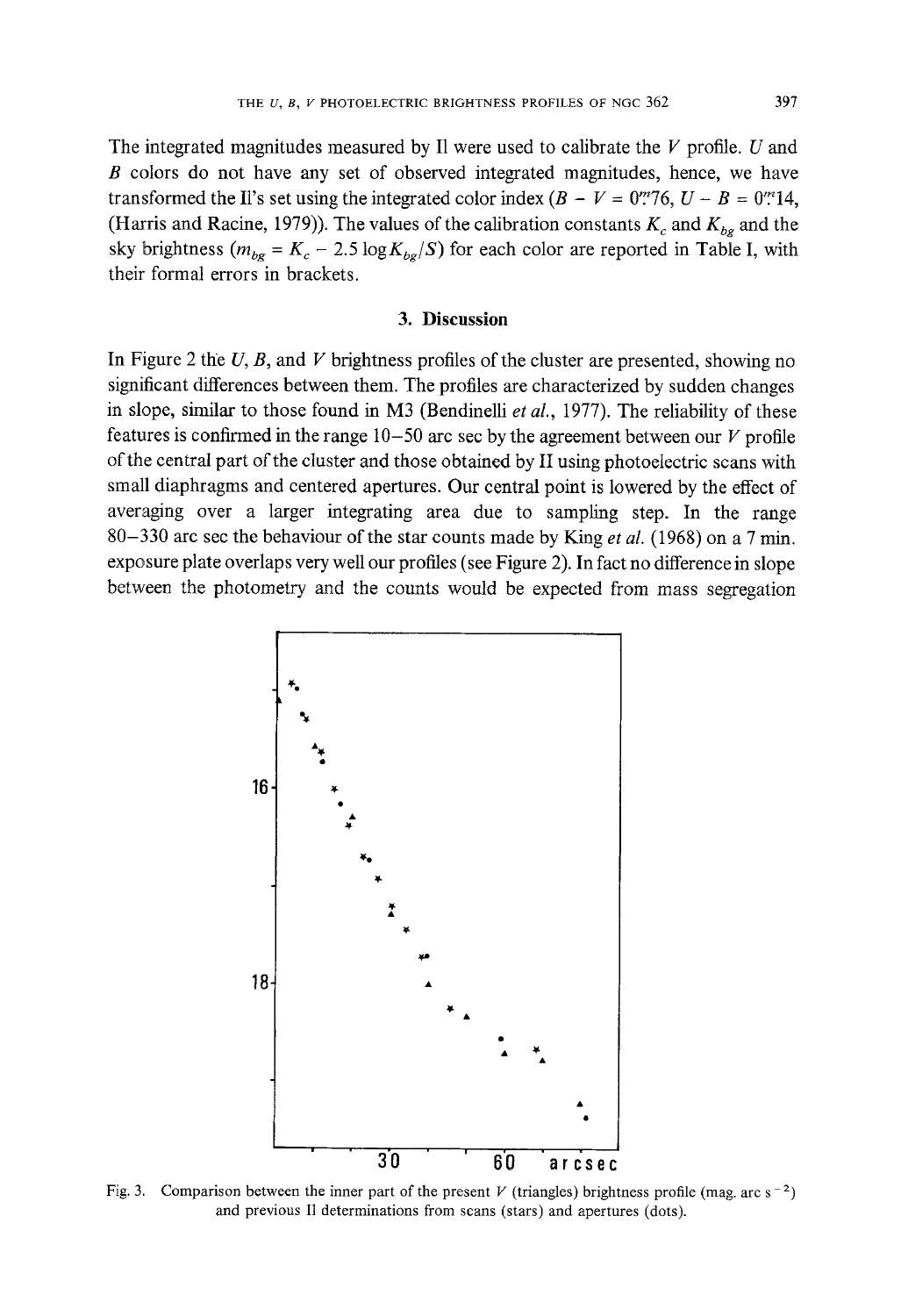

Fig. 4. Integrated V magnitude profile: dots are the present data, squares are I1 determinations used for calibration.

effects since the limiting magnitude of the 'short' exposure plate ensures that the stars counted are those contributing to most of the measured light. For distances larger than 330 arc sec the slope of the deep counts disagrees from the photometric profile as pointed out by Il. At about 24 mag arc  $s^{-2}$  also the calculated brightness profile is very uncertain, because its slope strongly depends on the assumed background level, and spurious humps can appear due to background gradients. The behaviour of the integrated  $V$  magnitudes, calculated from the brightness profile, is shown in Figure 4. Reliable information on the colors and their variation in the inner part of the cluster can be directly inferred from the observed integrated profiles, or indirectly from brightness profiles and integrated magnitudes. In the latter case colors can be calculated through successive anuli of effective radius  $r_e = [(r_1^2 + r_2^2)/2]$  where  $r_1$  and  $r_2$  are the inner and outer radius, or through centered apertures of outer radius  $r$ . In Figures 5 and 6 respectively the four radial distributions so obtained for  $B - V$  and  $U - B$  colors are presented. The agreement between the plots is very good, as can be seen in the inner region or where the peak values due to individual stars are positioned. There appear to be a slight tendency for the cluster to be redder (0.000 m ( $B - V$ ) for  $r < 60$  arc sec. In  $(U - B)$  too the nucleus is slightly redder (0".1) than its surroundings. The influence of a few bright stars may explain this color variation. According to Buonanno *et al.* (1981), in the centre of NGC 362 it may be expected 9 red giants in a 9 arc sec radius. As far as the strong gradients found by Chun and Freeman are concerned, the comparison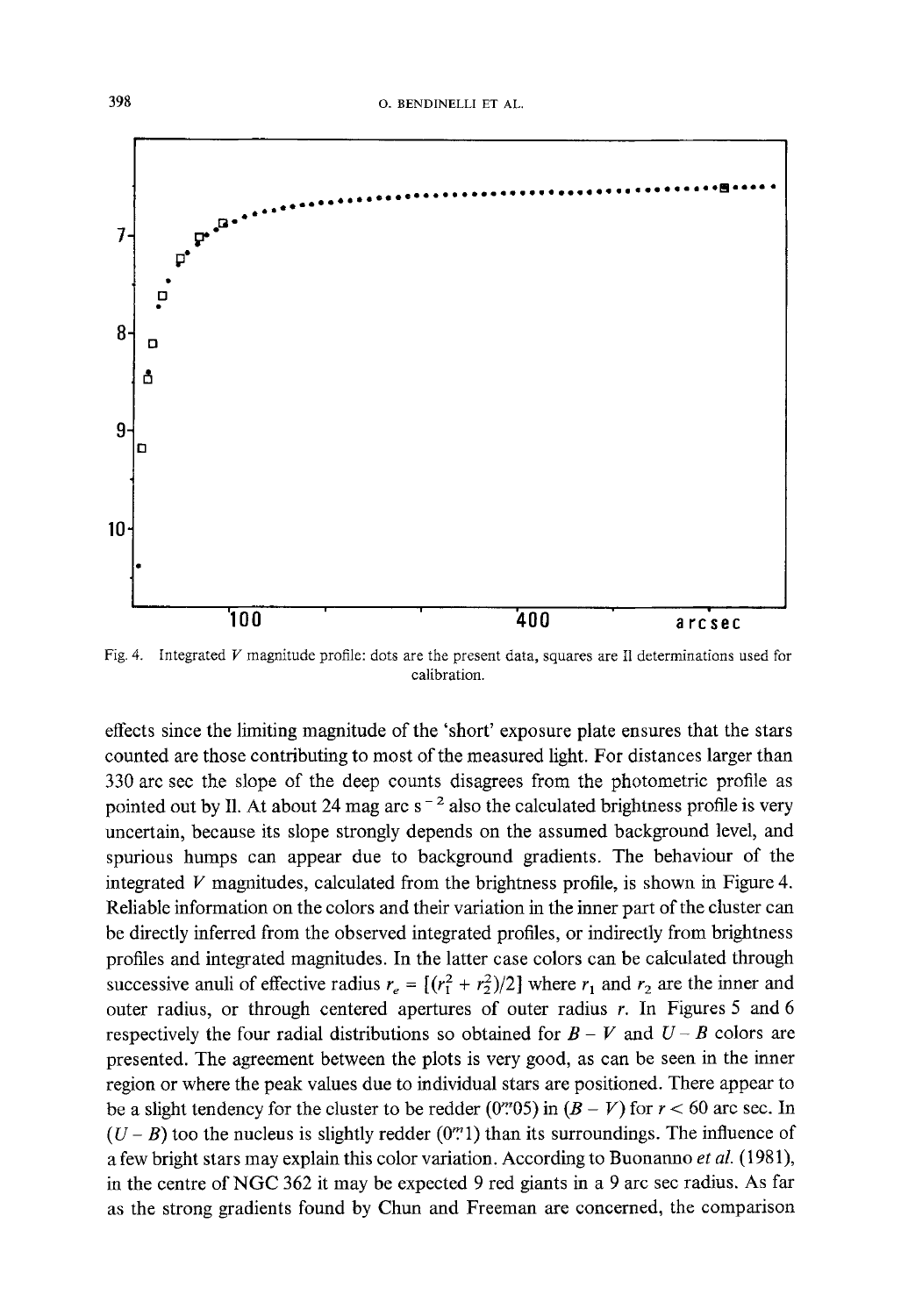

Fig. 5. The color index  $B - V$  obtained (see text) li'om: (a) the integrated profiles, (b) the brightness profiles, (c)anuli, and (d) circles. Superimposed on (d) are the Chun and Freeman measurements shifted by  $-0$ ".05 to match our values.

Fig. 6. As in Figure 5 for the  $U - B$  color except the (d) case in which original  $U - B$  values of Chun and Freeman is reported.

suggests (see Figures 5d and 6d) that their color profile may be thought as a series of oscillations superimposed on an underlying mean profile very similar to that published in this paper. Owing to the circular symmetry assumed and the discretization mesh of 9".95 the present profile is largely smoothed. This might indicate that the mean profile is due to the intrinsic properties of the cluster while the humps are due to the random occurence of red giants on the position of the aperture. In a future paper we will analyse in more detail the nucleus of this globular cluster using data with higher resolution.